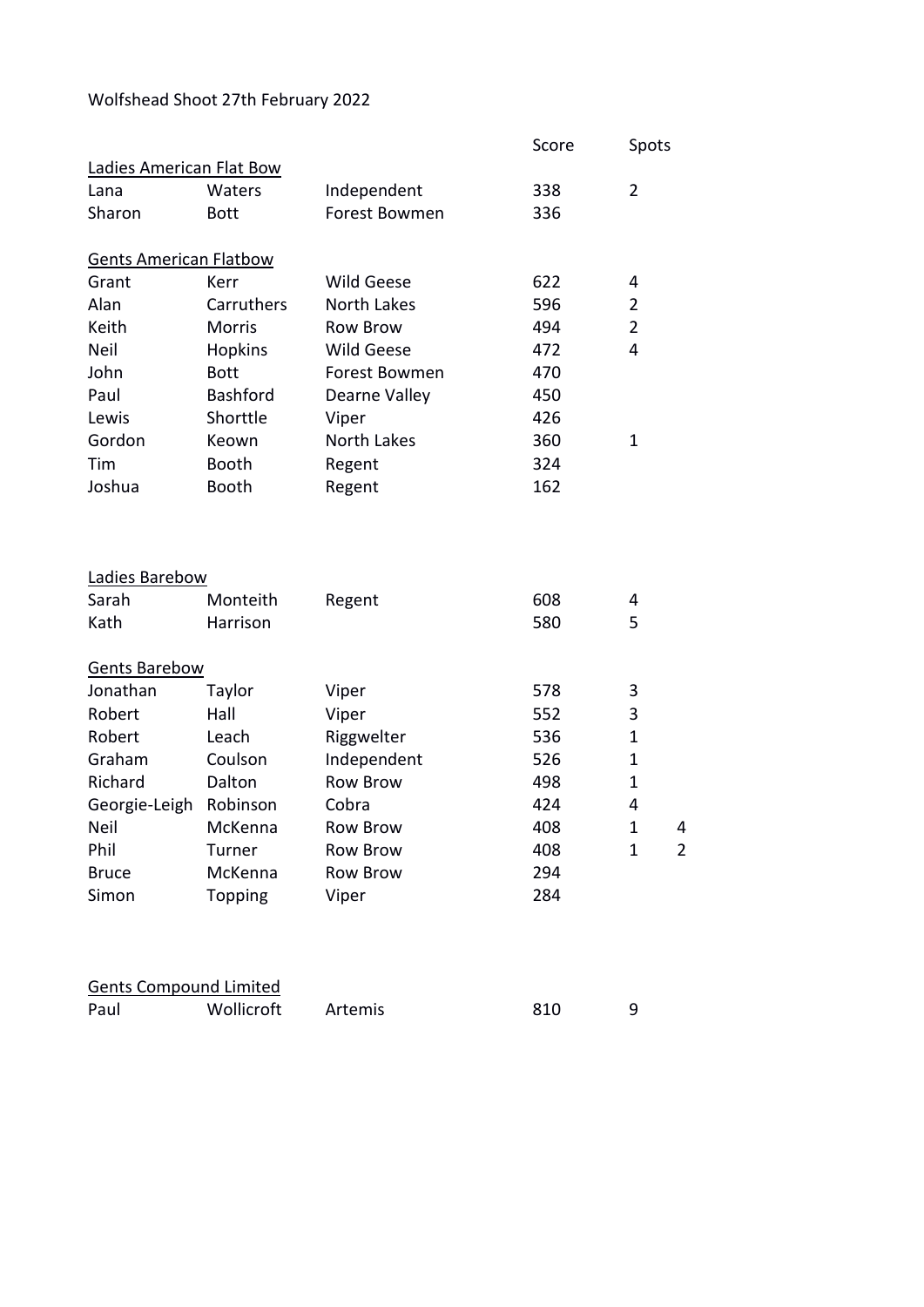| <b>Ladies Hunting Tackle</b> |                 |                    |     |                |
|------------------------------|-----------------|--------------------|-----|----------------|
| Heather                      | Jefferson       | Viper              | 534 | 3              |
| Ruth                         | Hanlon          | Cobra              | 386 | $\mathbf{1}$   |
| Andrea                       | Hopkin          | Forest Bowmen      | 272 |                |
| Lucy                         | Webley-Pitt     | Viper              | 208 |                |
| <b>Gents Hunting Tackle</b>  |                 |                    |     |                |
| <b>Nick</b>                  | White           | <b>Black Arrow</b> | 612 | 8              |
| Peter                        | Plunkett        | Derwynd            | 588 | $\overline{2}$ |
| Colin                        | Hall            | Viper              | 584 | $\overline{2}$ |
| Andrew                       | Burns           | <b>Black Sheep</b> | 562 | 3              |
| Richard                      | Carter          | Stonebow           | 474 |                |
| Harry                        | Thorpe          | Owlshead           | 462 | 4              |
| Matthew                      | Lillerker       | Dearne Valley      | 452 |                |
| David                        | <b>Brunning</b> | Albion             | 430 | $\mathbf{1}$   |
| Owen                         | Sankey          | Castle Bowmen      | 416 | $\mathbf{1}$   |
| Andy                         | Flint           | Independent        | 404 | $\mathbf{1}$   |
| Dave                         | <b>Blewitt</b>  | Viper              | 334 |                |
| Ladies Longbow               |                 |                    |     |                |
| Mary                         | Hannan          | Cobra              | 316 |                |
|                              |                 |                    |     |                |
| <b>Gents Longbow</b>         |                 |                    |     |                |
| Andy                         | <b>Bailey</b>   | <b>Row Brow</b>    | 548 | $\overline{2}$ |
| Mike                         | Strong          | <b>LEFA</b>        | 538 | $\overline{2}$ |
| <b>Steve</b>                 | Mitchell        | <b>Butsfield</b>   | 534 | 3              |
| Mike                         | Kime            | Viper              | 498 |                |
| Richard                      | Waters          | Independent        | 478 | $\overline{2}$ |
| Dave                         | Pedley          | Padget de Vasey    | 464 | $\mathbf{1}$   |
| Graham                       | Ellerker        | Regent             | 448 | 3              |
| Stewart                      | Atkinson        | Dearne Valley      | 422 |                |
| John                         | Richardson      | Duvelle            | 280 | $\mathbf{1}$   |

| <b>Gents Primitive</b> |        |            |     |  |  |
|------------------------|--------|------------|-----|--|--|
| Steve                  | Mee    | Pennington | 504 |  |  |
| Andy                   | Thorpe | Owlshead   | 336 |  |  |